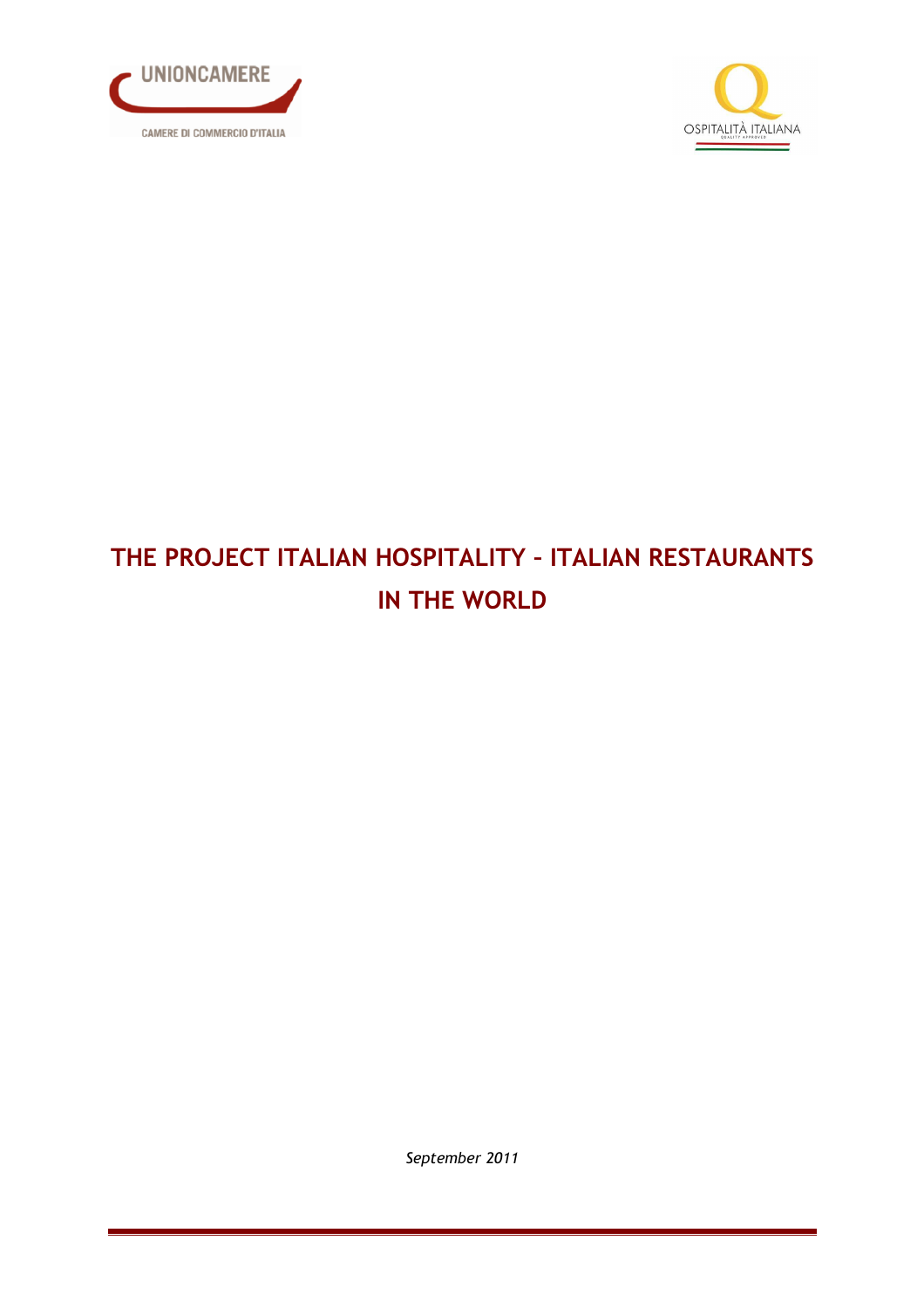



#### 1 Preamble

Italian cuisine is the result of a centuries-old historical process of Italian society, always leading to significant moments of human civilization. For an innate inclination to the attention of the Italians to human relationships and the quality of life, the culture of the table has become in the course of time the symbol of hospitality and welcome, the food has taken on a value like art and music. For these reasons, the Italian food should be considered a contribution to the heritage of humanity and should be defended and protected from adulteration and falsification to preserve its history, culture, quality and authenticity.

With this in mind Unioncamere, on the basis of the experience of the brand "Italian Hospitality" carried out with the operational support of IS.NA.RT (National Institute for Research on Tourism - A company owned by Chambers of Commerce), promoted the project " ITALIAN HOSPITALITY, ITALIAN RESTAURANTS IN THE WORLD " addressed to all the Italian restaurants abroad, ensuring compliance with quality standards typical of Italian hospitality.

The aims of the project are:

- to develop and promote the traditions of Italian food products and upgrade the culture of Italian food and wine;
- to enhance the image of Italian restaurants abroad that guarantee respect of the quality standards of Italian hospitality;
- to create an international network, providing for the realisation of promotional events of Italian productive excellence.

The "Italian Hospitality, Italian Restaurants in the World" project has the following general organisation:

- **Coordination Committee**, is chaired by Unioncamere and composed of representatives of ministries, associations, interested public entities and by the Chairman of the Evaluation Committee. It is the governance organ of the initiative, whose task also includes the definition and updating of the 10 rules of good Italian hospitality. Representatives appointed by the interested public entities concerned or their delegates will participate at its meetings.
- **Evaluation Committee,** is the technical organ composed of experts representative of key institutions and organisations involved or their delegates. The Chairman is appointed by the Coordination Committee. The Evaluation Committee will examine the dossier and, it being the case, issue the certificate "Italian Hospitality, Italian Restaurants in the World."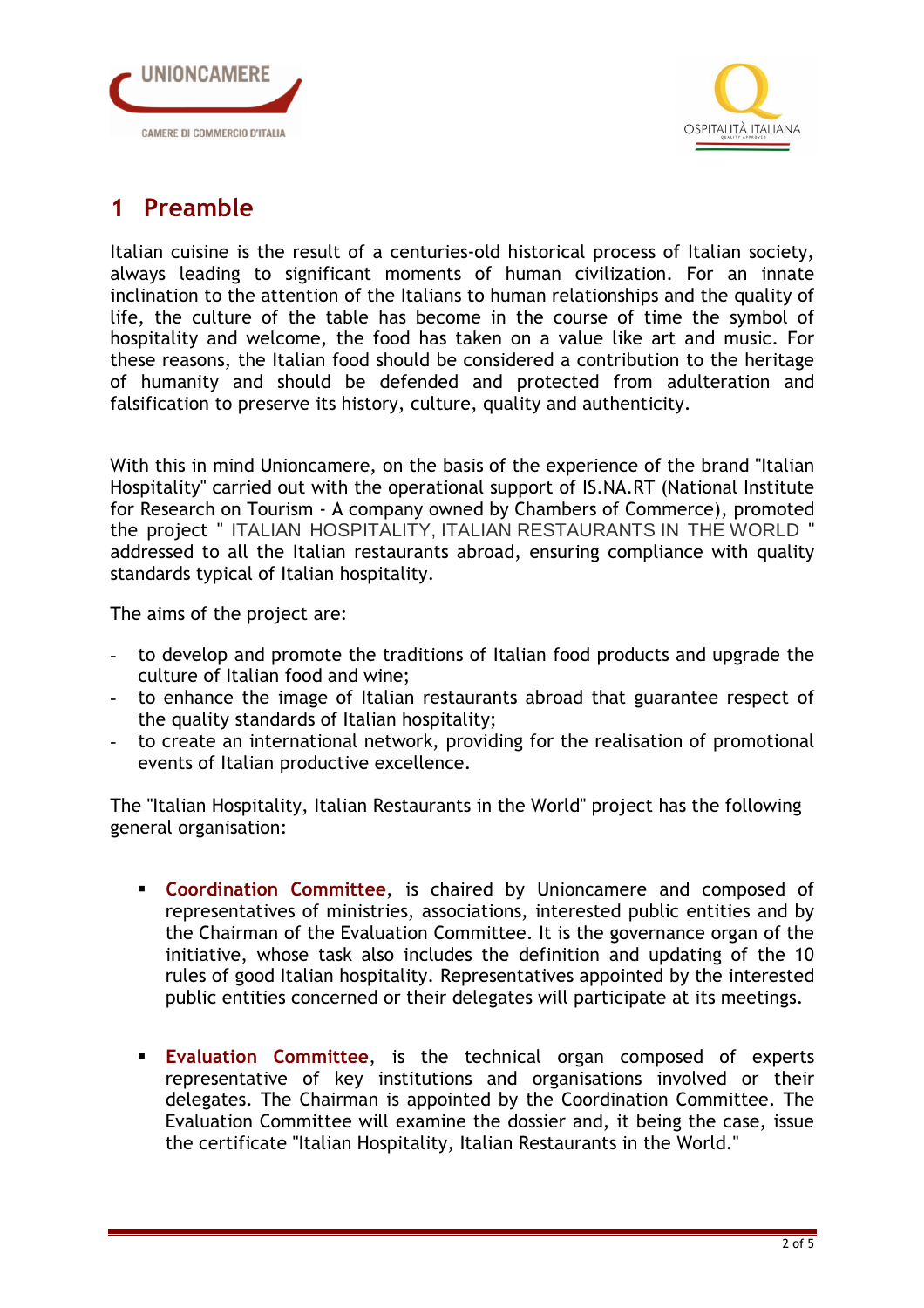



- Italian Chamber of Commerce Abroad (CCIE), deals, also with the coordination of Unioncamere and Assocamerestero, with the popularisation of the initiative, to provide information on how the brand is awarded, to solicit and collect the candidatures of restaurants. The CCIE will handle, under the close supervision of the Secretary-General, the implementation of the inspection visit and that for the maintenance of the certificate issued to restaurants.
- **Technical Assistance,** is entrusted to IS.NA.R.T. which will provide secretariat and technical support for those involved in the initiative.

### 2 Certification procedure

The certification procedure will be carried out through the following phases:

- Phase 1 Information: CCIE will launch a communication campaign to raise awareness of the restaurants present in their territories to join the project "Italian Hospitality, Italian Restaurants in the World"
- Phase 2 Candidates: the interested restaurants become candidates by sending to the competent CCIE the application form for participation in the initiative, completed and signed.
- Phase 3 Admission: the CCIE receives the membership requests and, subject to formal checking of application documents, admits the businesses to the next phase of evaluation by the Evaluation Committee.
- Phase 4 Visit: The CCIE effectuates the visits to the restaurant candidates. During the visit, the evaluation checklist is completed, accompanied with photographic back-up, files and statements.
- Phase 5 Certification: the candidates are considered by the Evaluation Committee, based on prior determination of compliance with requisites for the certification: "Italian Hospitality, Italian Restaurants in the World"
- Phase 6 Information: the candidate restaurants are notified of the outcome of the assessment by the Evaluation Committee. In the communication, areas for improvement are explicitly set forth in a personalised manner.
- Phase 7 Promotion: in the start-up phase of the initiative, on the occasion of awarding certificates to restaurants, with the related delivery of the certificates, window stickers and plaques, the local CCIE will organise a press conference/launch event with the participation of local and national journalists. At the same event, the restaurants will enjoy further promotional activities, such as: a press conference in Italy for the launch of the initiative by video-conference with the principal cities of the continent, press conferences abroad to launch the initiative, internet publishing, mobile phone applications (eg. i-Phone) and on social networks, admission to the award-giving event of the "Italian Hospitality, Italian Restaurants in the World" that awards a prize to the structures most voted by customers.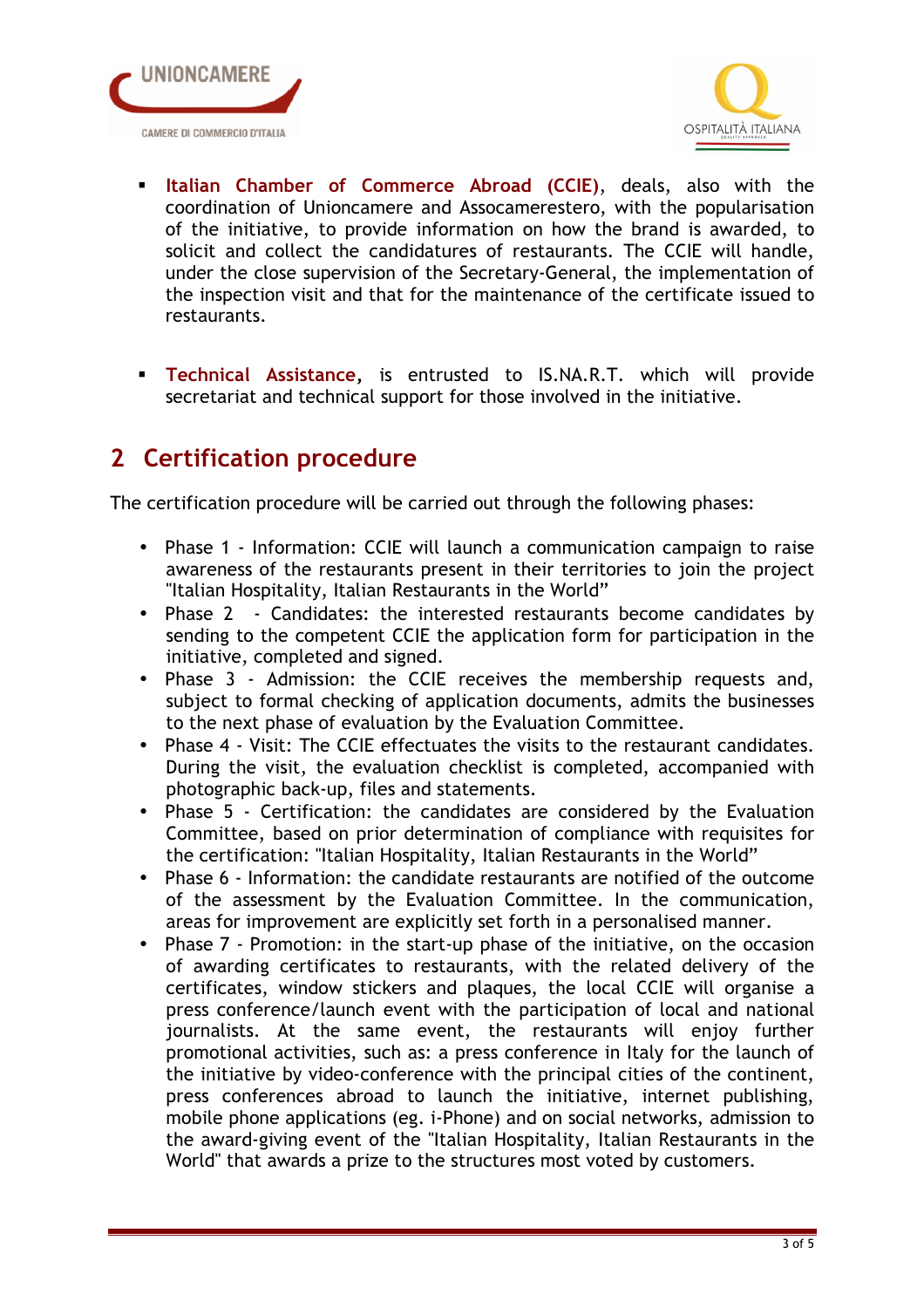



# 3 Guidelines

The guidelines consist of the following 10 rules:

- 1. Identity and Italian Distinctiveness
- 2. Reception
- 3. Mise en Place
- 4. Kitchen
- 5. Menu
- 6. Gourmet Offer
- 7. Wine List
- 8. Extra Virgin Olive Oil
- 9. Experience and Competence
- 10. PDO and PGI Products

Each rule is declined into specific requirements that are described in the Technical Specification.

#### 4 Verification of the requirements

The verification of the requirements is carried out through interviews, desk reviews of operating procedures used to verify the performance of activities, inspection visits in different areas of the restaurant. In relation to the degree of satisfaction of the requirement is given a score. The sum of the scores obtained for each requirement determines the level of hospitality in the restaurant. Successful completion of a minimum level of points determines the success of the evaluation and release of the brand. There are five requirements defined KO, which if not satisfied may lead to the non granting, suspension or withdrawal of the brand.

## 5 The certificate

The certificate is the document that is issued to the restaurant that has successfully passed the evaluation. The level of hospitality obtained by the restaurant is highlighted therein.